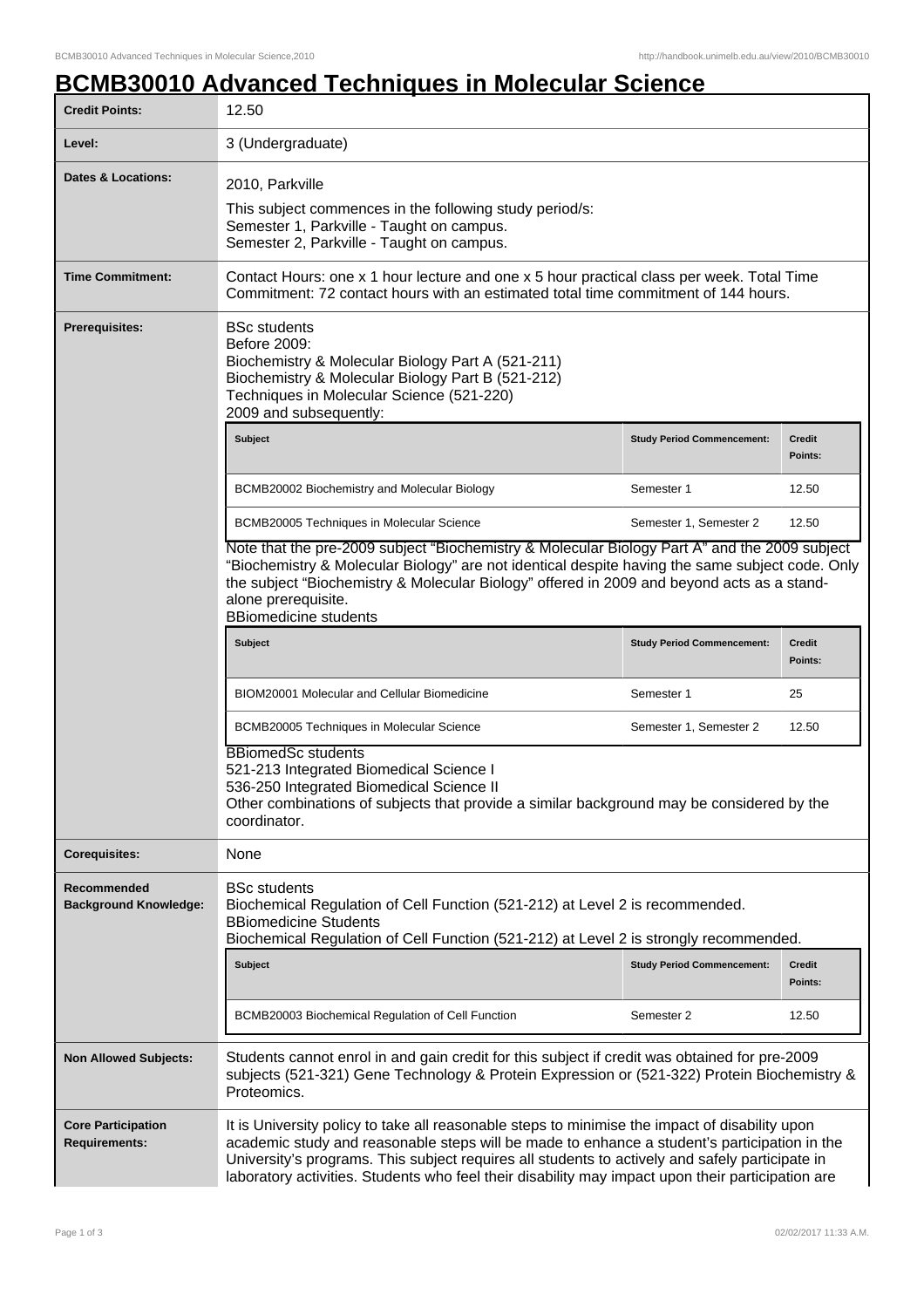|                           | encouraged to discuss this with the subject coordinator and the Disability Liaison Unit: http://<br>www.services.unimelb.edu.au/disability/                                                                                                                                                                                                                                                                                                                                                                                                                                                                                                                                                                                                                                                                                                                                                                                                                                                                                                                                                                                                                                                                                                                                                                                                                                                                                               |  |
|---------------------------|-------------------------------------------------------------------------------------------------------------------------------------------------------------------------------------------------------------------------------------------------------------------------------------------------------------------------------------------------------------------------------------------------------------------------------------------------------------------------------------------------------------------------------------------------------------------------------------------------------------------------------------------------------------------------------------------------------------------------------------------------------------------------------------------------------------------------------------------------------------------------------------------------------------------------------------------------------------------------------------------------------------------------------------------------------------------------------------------------------------------------------------------------------------------------------------------------------------------------------------------------------------------------------------------------------------------------------------------------------------------------------------------------------------------------------------------|--|
| Coordinator:              | Dr Leon Helfenbaum                                                                                                                                                                                                                                                                                                                                                                                                                                                                                                                                                                                                                                                                                                                                                                                                                                                                                                                                                                                                                                                                                                                                                                                                                                                                                                                                                                                                                        |  |
| <b>Contact:</b>           | leonh@unimelb.edu.au (mailto:bbencina@unimelb.edu.au)                                                                                                                                                                                                                                                                                                                                                                                                                                                                                                                                                                                                                                                                                                                                                                                                                                                                                                                                                                                                                                                                                                                                                                                                                                                                                                                                                                                     |  |
| <b>Subject Overview:</b>  | To participate in the rapidly expanding fields of genome research and protein structure-function<br>analysis it is necessary to have an understanding of the techniques used in these areas.<br>This course provides practical training in the technologies of molecular biology and protein<br>expression and in the analysis of data derived from these techniques.<br>Areas covered include the use of recombinant DNA for the investigation of gene function and<br>the use of bacterial expression systems for the production and analysis of recombinant proteins.<br>Specific experiments will deal with DNA cloning and sequencing, bioinformatics, enzyme<br>expression and the analysis and identification of proteins using mass spectrometry.<br>Students will learn how to maintain a laboratory notebook to record their experiments and how<br>to compose a scientific report.<br>In addition, students will develop an appreciation for the current scientific literature and<br>collaborate in student presentations.<br>There may be the opportunity for some students to undertake relevant project work in one of the<br>department's research laboratories instead of completing the set practical course (a quota will<br>apply for project work).<br>The experimental work is supported by a lecture series providing an overview of technologies<br>used in class and addressing current advances in these areas. |  |
| Objectives:               | $#$ to provide practical experience in a variety of techniques used in biochemistry and<br>molecular biology.<br>$_{\#}$ to give instruction in the correct methods for keeping scientific records and writing scientific<br>reports.<br>$*$ to provide experience in simple experimental design and problem solving.<br>$*$ to extend students' knowledge of the use of bioinformatics in the analysis of DNA and<br>protein sequence data and in data derived by mass spectrometry.<br>$#$ to assist students in the evaluation of scientific literature and to develop skills in the<br>presentation of scientific data in oral and written formats.                                                                                                                                                                                                                                                                                                                                                                                                                                                                                                                                                                                                                                                                                                                                                                                   |  |
| <b>Assessment:</b>        | Ongoing assessment of laboratory skills throughout the semester (60%) divided between<br>practical management of the experimental program, maintenance of a laboratory notebook and<br>a written research report submitted mid-semester; a group presentation of a scientific paper<br>(10%); and a 2-hour written examination in the examination period at the end of the semester<br>$(30\%)$ .                                                                                                                                                                                                                                                                                                                                                                                                                                                                                                                                                                                                                                                                                                                                                                                                                                                                                                                                                                                                                                         |  |
| <b>Prescribed Texts:</b>  | None                                                                                                                                                                                                                                                                                                                                                                                                                                                                                                                                                                                                                                                                                                                                                                                                                                                                                                                                                                                                                                                                                                                                                                                                                                                                                                                                                                                                                                      |  |
| <b>Recommended Texts:</b> | Keith Wilson and John Walker, Principles and Techniques of Biochemistry and Molecular<br>Biology (2005, 6th Ed) Cambridge University Press                                                                                                                                                                                                                                                                                                                                                                                                                                                                                                                                                                                                                                                                                                                                                                                                                                                                                                                                                                                                                                                                                                                                                                                                                                                                                                |  |
| <b>Breadth Options:</b>   | This subject is not available as a breadth subject.                                                                                                                                                                                                                                                                                                                                                                                                                                                                                                                                                                                                                                                                                                                                                                                                                                                                                                                                                                                                                                                                                                                                                                                                                                                                                                                                                                                       |  |
| <b>Fees Information:</b>  | Subject EFTSL, Level, Discipline & Census Date, http://enrolment.unimelb.edu.au/fees                                                                                                                                                                                                                                                                                                                                                                                                                                                                                                                                                                                                                                                                                                                                                                                                                                                                                                                                                                                                                                                                                                                                                                                                                                                                                                                                                      |  |
| <b>Generic Skills:</b>    | On completion of this subject, students should have developed the following generic skills:<br>Hands-on experience in a variety of techniques, generating results for analysis.<br>#<br>Design and execution of simple experiments.<br>#<br>Analysis of experimental data using spreadsheets and bioinformatics resources.<br>#<br>The ability to keep complete and accurate records of experimental results and to use these<br>#<br>records to prepare a scientific report.<br>Evaluation and presentation of scientific literature to an audience.<br>The ability to interpret scientific literature and interpret data from electronic databases.<br>#<br>The capacity to integrate knowledge across disciplines.<br>#<br>The ability to comprehend a question, evaluate the relevant information and communicate<br>#<br>an answer.                                                                                                                                                                                                                                                                                                                                                                                                                                                                                                                                                                                                  |  |